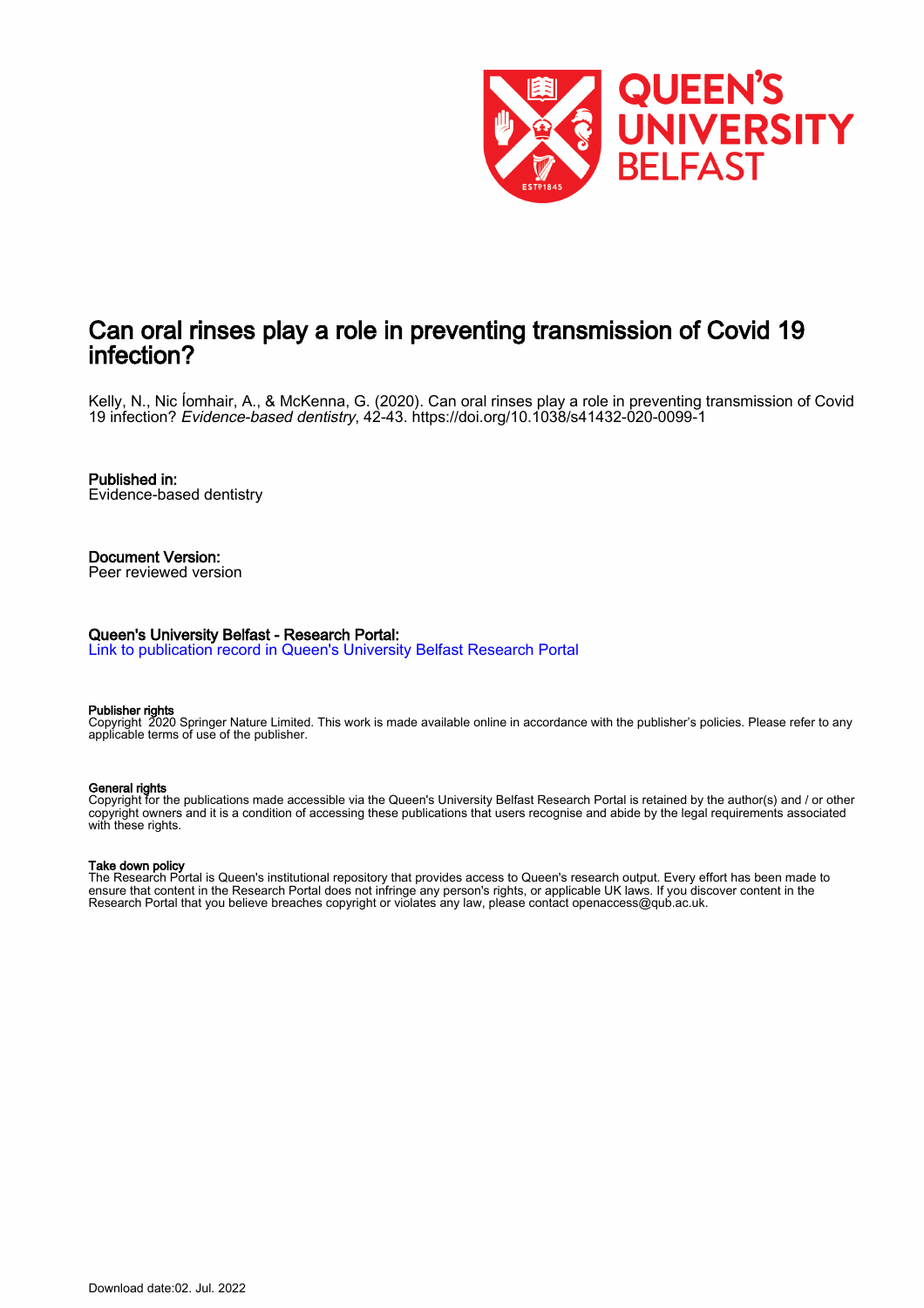Can oral rinses targeting the viral lipid envelope of SARS-CoV-2 play a role in preventing viral transmission?

# **Authors: Niamh Kelly<sup>1</sup> , Aoife Nic Íomhair<sup>1</sup> , Gerry McKenna<sup>2</sup>**

## **A commentary on;**

O' Donnell V, Thomas D, Stanton R et al.

Potential role of oral rinses targeting the viral lipid envelope in SARS-CoV-2 infection. *Function* 2020. zqaa002. DOI: org/10.1093/function/zqaa002

### **Summary**

### *Objectives*

This narrative review describes the existing body of evidence supporting the potential role of oral rinses in preventing the transmission of SARS-CoV-2.

### *Evidence Search*

Multiple sources were searched for evidence including PubMed, Researchgate and Google Scholar. References that were identified were then investigated further to find additional source material and the original primary research. Academic and clinical experts were consulted for additional input on virology, immunology, lipid biochemistry, microbicides as well as dental and clinical practice. The authors also collaborated with a number of commercial companies to acquire information on the specific formulations of oral rinses, information not available within the public domain. There were no restrictions on language for the search strategy.

## *Theory Presented*

Emerging evidence has demonstrated the significant role of the salivary glands and the throat as potential reservoirs for virus replication and transmission in early COVID-19 cases. It has been proposed that viral particles which present in the throat undergo shedding and replication, peaking at 5-6 days and declining thereafter. Although existing research is limited on the methods of viral transmission from the oropharynx to the lungs, possible mechanisms include viral shedding, aspiration of necrotic cell debris or direct infection of adjacent cells. As the route of SARS-CoV-2 infection is considered to be via respiratory droplets, strategies to reduce the number of infective virus particles in the oral mucous membranes could contribute to a reduced risk of transmission.

Coronaviruses are surrounded by a "lipid envelope", into which the spike glycoproteins required for infection are inserted. Disruption of the lipid envelope is an established virucidal strategy used to target coronaviruses. Oral rinses that could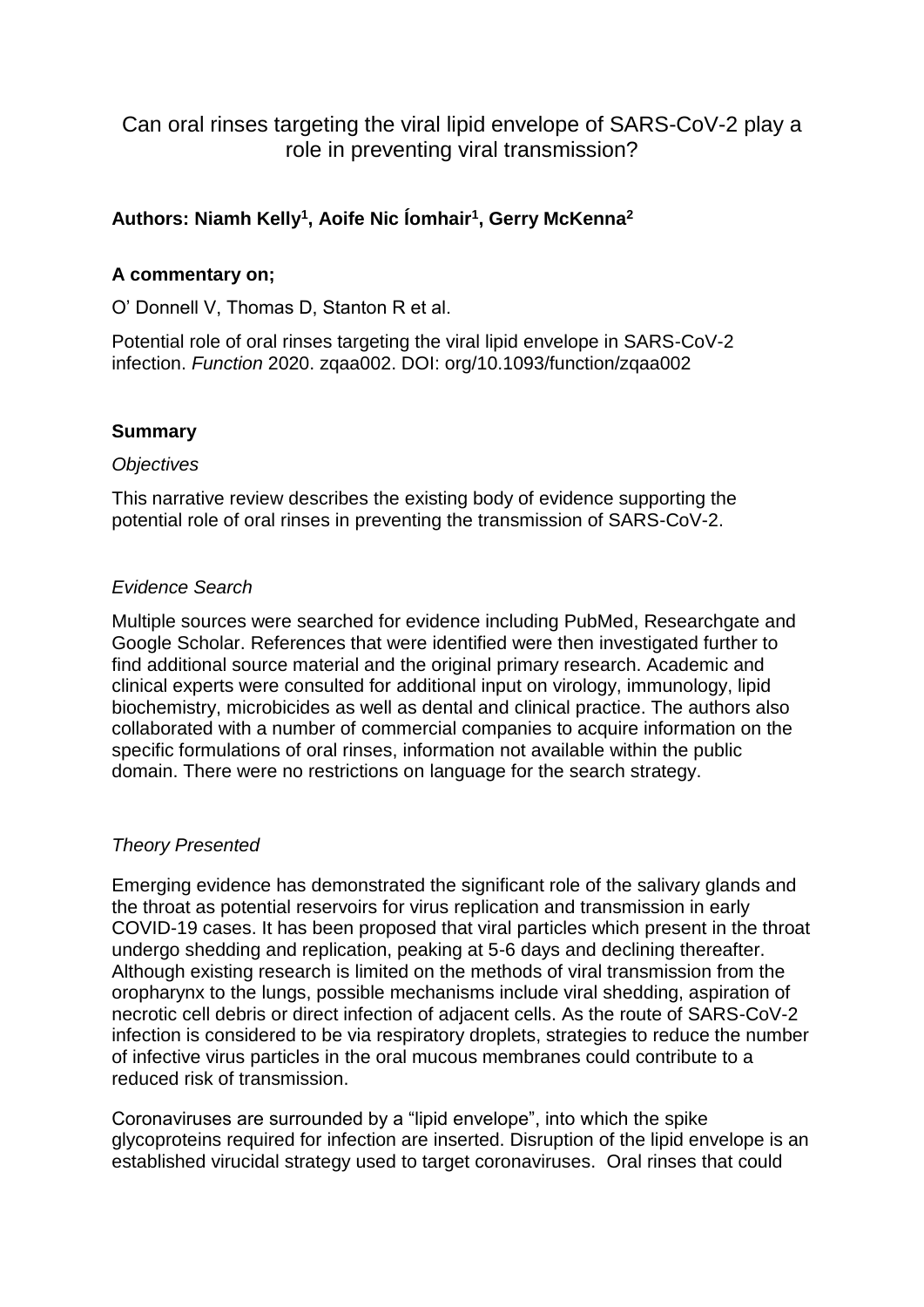damage or destroy the lipid envelope may have the potential to reduce the viral load of SARS-CoV-2 in the mouth and oropharynx.

In-vitro research has investigated the impact of ethanol of enveloped viruses. Dilute formulations of ethanol, glycerol and hydrogen peroxide have been shown to prevent enveloped viral replication, including coronaviruses (1). However these findings do represent biologically relevant conditions found in the mouth and throat. Further evidence from industry-sponsored studies have demonstrated proof-of-concept that mouthwashes containing essential oils with 21-27% ethanol can inactive enveloped viruses in both in-vitro and in-vivo experiments with the likely mechanism through damage to the lipid envelope. However specific studies have not been undertaken with the SARS-CoV-2 virus.

The potential use of chlorhexidine, a widely used antibacterial and antifungal mouthwash has also been studied. Formulations are often combined with ethanol at lower concentrations and 0.12% chlorhexidine has been proven to reduce the viral concentration of enveloped viruses in-vitro (66). A recent review of coronavirus literature indicated rinsing with 0.02% chlorhexidine for 10 minutes only weakly inactivated coronavirus strains (2,3). However, combining chlorhexidine with ethanol at appropriate concentrations may be a useful strategy to reduce the viral load as this utilises the substantivity of chlorhexidine within the mouth.

Based on limited in vitro and clinical research, 0.23% povidone-iodine (PVP-I) mouthwash has been shown to inactivate SARS-CoV, MERs-CoV and H1N1 influenza virus. Preparations of PVP-I containing mouthwash are widely available in Asian countries but it is not currently available within the UK. In Japan, the Ministry of Health, Labour and Welfare have endorsed daily gargling of PVP-I containing mouthwash to prevent upper respiratory tract infections (4).

Hydrogen peroxide has been shown to disrupt lipid membranes through production of oxygen free radicals. A recent systematic review reported that some enveloped viruses, including coronavirus 229E, are inactivated by 0.5% hydrogen peroxide (5). Higher concentrations of hydrogen peroxide (>5%) can damage hard and soft intraoral tissues but at lower concentrations it is rapidly inactivated by catalse activity in saliva.

## *Conclusions*

A limited amount of research exists demonstrating the potential role of oral rinses in preventing viral transmission. Low quality evidence suggests a potential role for ethanol containing oral rinses including in combination with essential oils and chlorhexidine. Whilst chlorhexidine demonstrates useful substantivity intra-orally, it does not appear to be effective in reducing viral load. Limited evidence also suggests a potential role for povidone-iodine and hydrogen peroxide. Whilst already published research illustrates the potentially prophylactic role of oral rinses to prevent viral disease transmission there is a major clinical need for further research specifically focused on SARS-CoV-2 including clinical trials.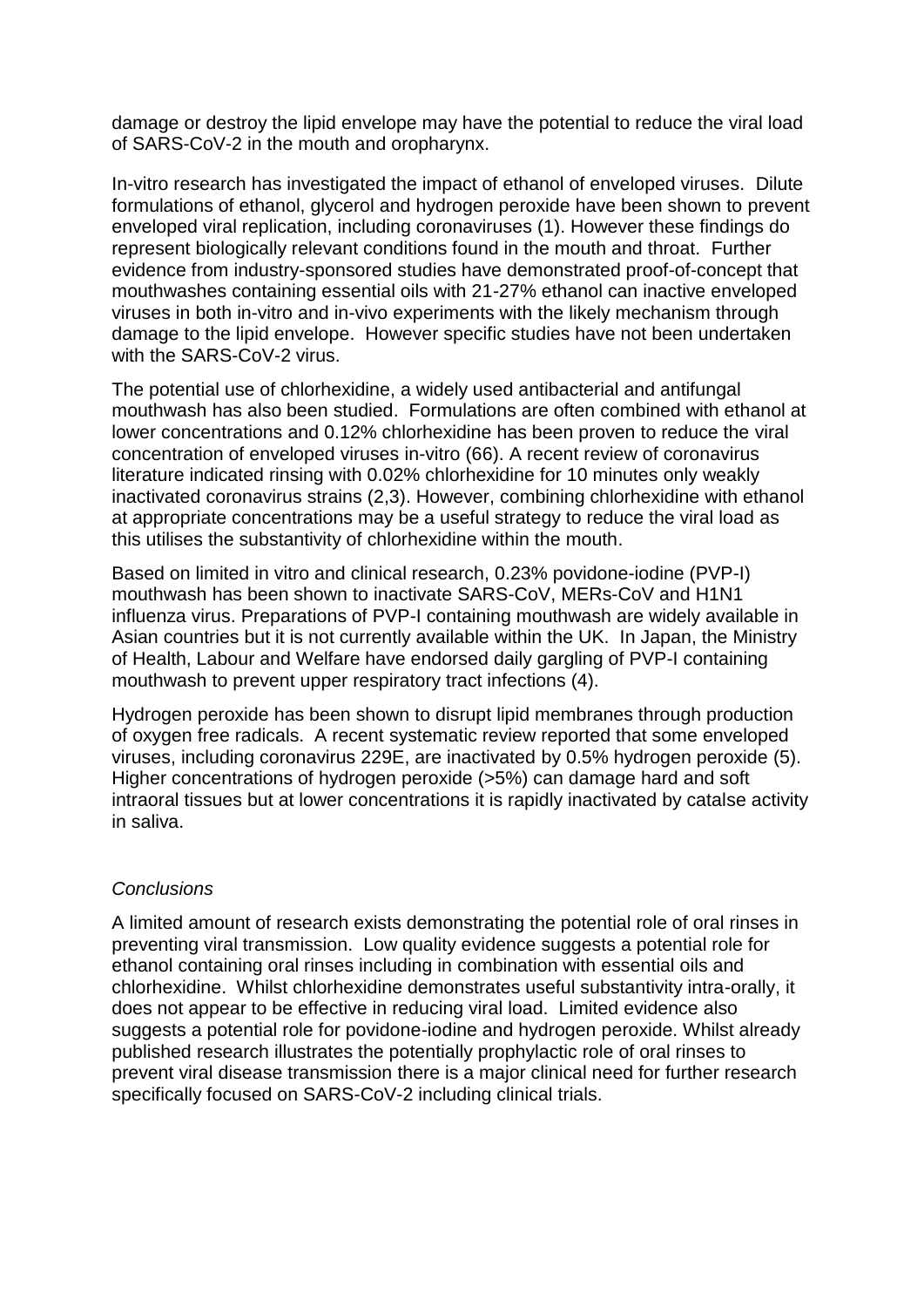## **Commentary**

Routine dental care in many parts of the world has been significantly restricted due to the COVID-19 pandemic. The causative organism responsible for the global outbreak has been identified as the novel coronavirus SARS-CoV-2 with Wuhan, Hubei Province, China as the centre of the outbreak (6). Due to the nature of dental clinics and hospitals there are significant considerations which must be addressed to prevent cross infection between clinicians and patients, particularly where aerosol generating procedures (AGPs) are undertaken. Whilst transmission of COVID-19 appears to be via respiratory droplets, the mouth, salivary glands and throat are potential reservoirs for virus replication and transmission.

The Centres for Disease Control and Prevention (CDC) have long since advocated the benefits of pre-procedural mouthwashes in reducing airborne pathogens of all types prior to clinical procedures (7). Given the challenges of delivering dental procedures during this global pandemic, attention has turned to the potential use of oral rinses to reduce and prevent transmission of SARS-CoV-2. This paper presents a review of existing evidence on this topic including oral rinses containing ethanol, chlorhexidine, povidone-iodine, hydrogen peroxide and quaternary ammonium compounds.

Although not a systematic review, considerable efforts have been made by the authors to identify a broad range of evidence relevant to this topic. In addition to a literature search, this included seeking expert advice and opinions on issues requiring clarification, as well as collaboration with commercial companies to seek information not available within the public domain. Given the need for rapid production of evidence during a global pandemic this appears to be a sound methodological approach. It could also be argued that this combination of information from across the scientific community is a necessary approach in the face of such an unknown entity with severe and wide-ranging consequences.

Although providing a summary of the background underpinning the review, the authors do not define specific objectives for the review. While comprehensive, the range of topics covered within the paper, along with the structure used to outline information impairs readability and efficient communication of a succinct and easily digested argument. The review is further limited by a lack of quality assessment and critical appraisal of the studies discussed. The inclusion of the protocol employed for the identification of evidence at the beginning of the paper may also have enabled readers to understand the context of the information included in the main text.

Despite logical scientific reasoning behind the theory proposed, a number of factors prohibit a high degree of confidence in incorporating the theoretical evidence described into clinical practice. The majority of the evidence presented is of low quality with research limited to in-vitro studies and extrapolation of findings from other viruses including Influenza, HIV and Herpes Simplex. These limitations are consistently acknowledged by the authors throughout, who emphasise that the information presented should merely be sufficient to warrant further investigation into the potential offered by the concept. The authors do not overstate their findings and present the limited amount of evidence which suggests a potential role for ethanol containing oral rinses perhaps in combination with essential oils. Whilst chlorhexidine demonstrates useful substantivity intra-orally, it does not appear to be effective in reducing viral load. Limited evidence also suggests a potential role for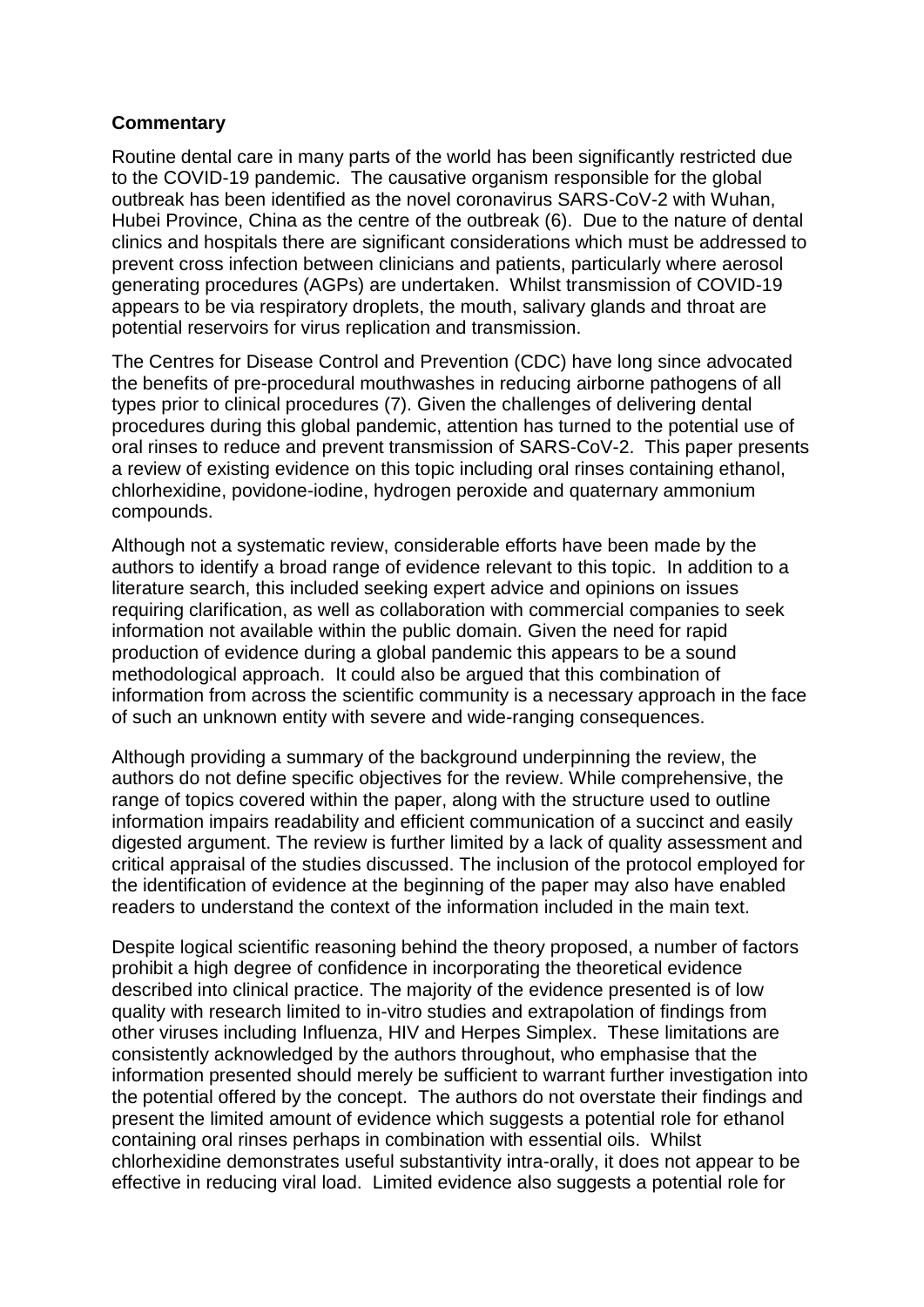povidone-iodine and hydrogen peroxide however little of the work has been tested in clinical trials.

Unfortunately given that SARS-CoV-2 is a novel pathogen it should not be a surprise that little or no evidence exists on the effect of oral rinses. The authors clearly specify a number of areas in relation to the role of oral hygiene in dampening the transmission of SARS-CoV-2 that need to be addressed, outlining a variety of research strategies to enable this, including epidemiological studies, clinical trials and population-based interventions. However, given the unparalleled efforts currently being directed towards other research areas, including vaccination, limited resource availability may preclude the undertaking of such research in a timeframe that would prove beneficial in preventing viral transmission during the current pandemic.

## **Practice Point**

There is currently insufficient high-quality evidence to suggest that oral rinses are effective against SARS-CoV-2. Whilst a number of guidelines has suggested the use of oral rinses as a prophylactic measure, this should not be as an alternative to high quality Personal Protective Equipment (PPE) and rigorous cross infection control.

## **Author Affiliations**

- **1. Dental Core Trainee, School of Dentistry, Belfast Health and Social Care Trust**
- **2. Senior Lecturer / Consultant in Restorative Dentistry, Centre for Public Health, Queen's University Belfast**

### *References*

- 1. Siddharta A, Pfaender S, Vielle NJ, Dijkman R, Friesland M, Becker B, et al. Virucidal Activity of World Health Organization-Recommended Formulations Against Enveloped Viruses, Including Zika, Ebola, and Emerging Coronaviruses. J Infect Dis. 2017; 215(6): 902-6.
- 2. Kampf G,Todt D, Pfaender S, Steinmann E. Persistence of coronaviruses on in animate surfaces and their inactivation with biocidal agents. J Hosp Infect. 2020; 104(3): 246-51.
- 3. Saknimit M, Inatsuki I, Sugiyama Y, Yagami K. Virucidal efficacy of physico-chemical treatments against coronaviruses and parvoviruses of laboratory animals. Jikken Dobutsu. 1988; 37(3): 341-5.
- 4. Japan Ministry of Health LaW. Pandemic influenza preparedness action plan of the Japanese Government 2007
- 5. Omidbakhsh N, Sattar SA. Broad-spectrum microbicidal activity, toxicologic assessment, and materials compatibility of a new generation of accelerated hydrogen